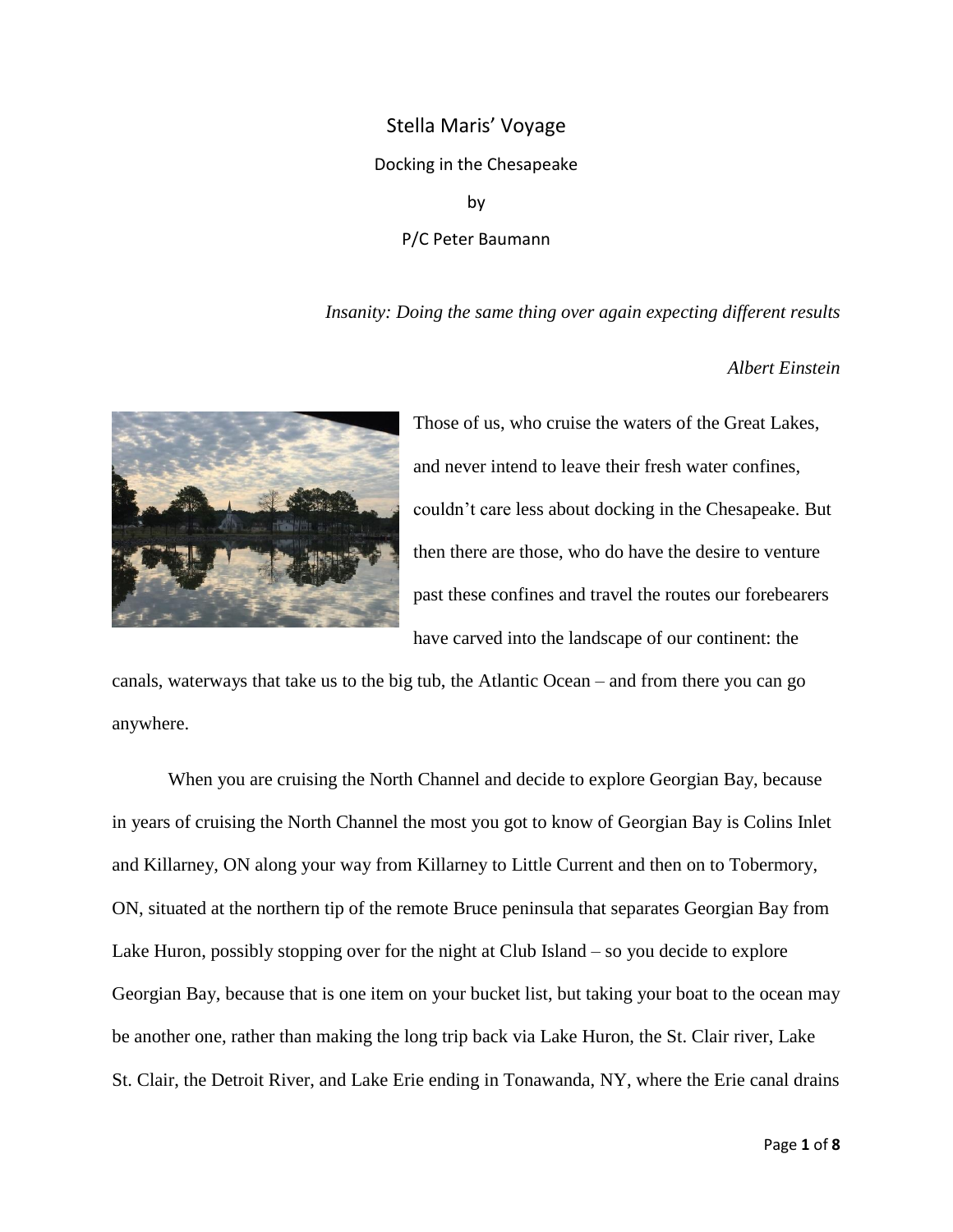into the Niagara river – of course, you could also choose to travel the Welland canal out of Lake Erie into Lake Ontario and make your way to Oswego, NY - which, it turns out, would be your destination if, located in Georgian Bay, you opted to enter the Trent – Severn Waterway by Port Severn at the South East end of Georgian Bay, ending in Port Trenton on the Canadian side of Lake Ontario, and then crossed the 60 NM of Lake Ontario to Oswego, NY- are you still following me? Oswego, NY it won't surprise you, is situated on the banks of the Oswego river that, via a ditch that generations before us dug out, connects to the Erie canal that drains into the Hudson river, which happens to flow by the statue of Liberty and Ellis Island, where our ancestors stopped by on their way across the, you guessed it right, Atlantic Ocean to their final destinations in the Northwest Territories – or elsewhere in the emerging nation, you name it.

Now – having made the voyage from the Great Lakes to the Atlantic Ocean and having either anchored out or docked in non-tidal waters, it wasn't before I got to Madison Bay on the eastern shore of the Chesapeake off of the Little Choptank river, maybe 20 NM or so south of Annapolis, MD that I came to realize, that docking in the Chesapeake follows a different set of rules than it does in the Great Lakes, rules that are dictated by, would you believe it, the moon.

In the Chesapeake, you know, the moon, roughly every six hours, makes waters either flow from the ocean into the Chesapeake, or the other way around, and the peak of the inflow the folks there call high tide, and low tide they call the bottom of the outflow. Now, because the rhythm between high and low tide is not exactly six hours, it so happens that these high and low tides shift over the course of a 24-hour period so that you may have high tide at  $0827$  h – for the land lubbers: 8:27 AM) or 1345 h (1:45 pm). That's one thing. The other thing is that high tide and low tide are not always the same – there can be really high high tides and not as quite as high high tides, and same thing with low tides, just the other way around. To cope with such caprioles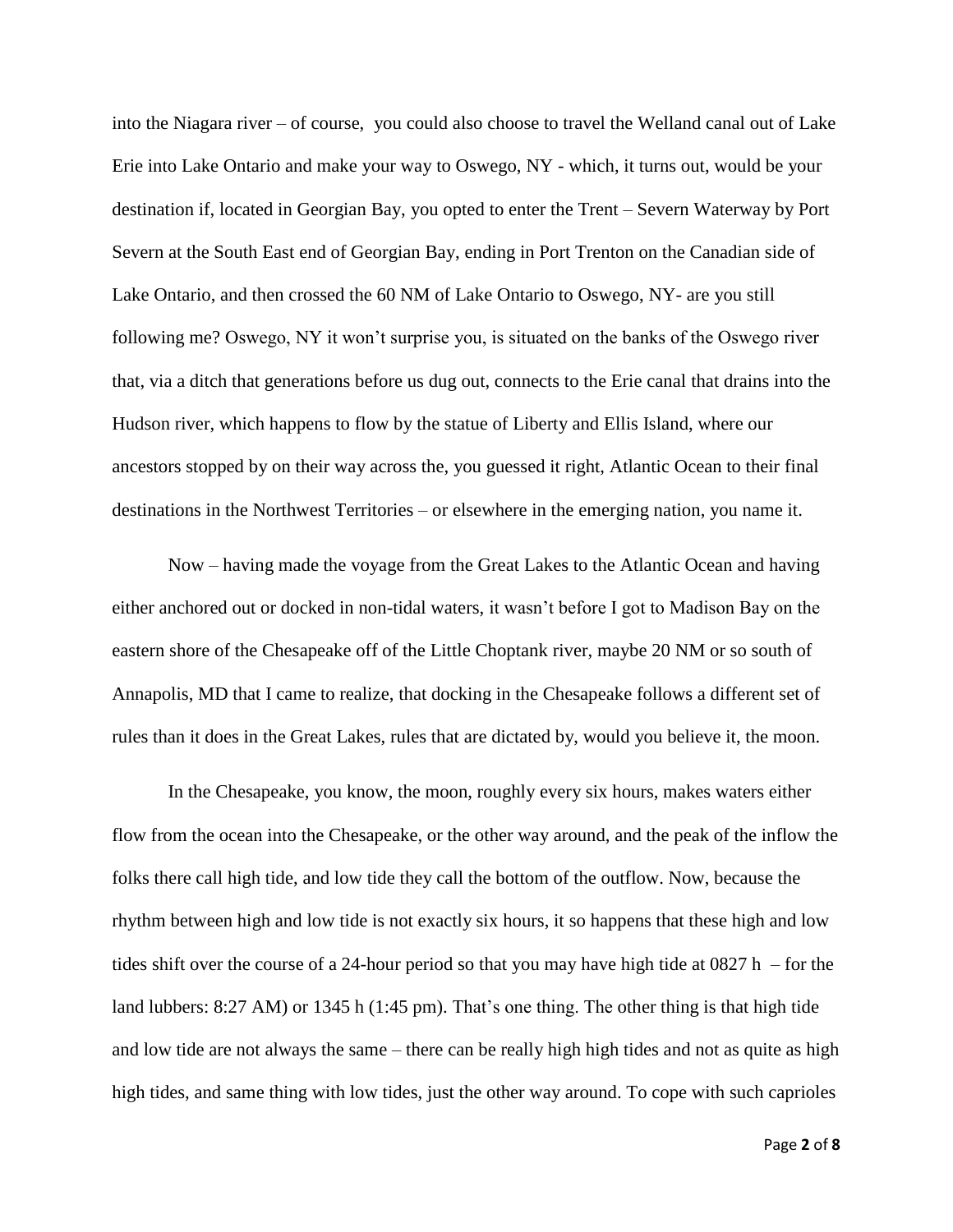of nature, well, for one, people have measured and tracked these phenomena over a long time and made records of it; and I think we got to give Isaac Newton credit here for helping uncover the natural laws that these phenomena follow. This, collectively, helps contemporary tidal gurus calculate and predict tides for a long time ahead – and guess what, you can download tidal calendars onto your smart phone – or tablet; some gadget where it's easily accessible, when you are out on the water – or when you navigate the shallows of the Chesapeake, of which there are plenty – I haven't mentioned those yet, have I? So, you can download the tidal calendar together with the predictions for the strengths of currents that accompany the tides, measured at numerous points in tidal waterways and then transferred into formulas that help predict future current strength – then it's a tide-and-currents calendar. You notice, the more you delve into a matter, like navigating the Chesapeake, the more complicated it may become. You need to know this for docking in the Chesapeake.

Of course, people, who have lived here all their lives – or maybe just long enough – they do know all this and the don't really think of it; they literally go with the flow. Like Kitty, who has lived in Madison, MD by the Little Choptank river on the Chesapeake for the 71 years of her life. With Sam, who gave her a ride home from the movies 56 years ago and they have been together ever since, raising three kids. Kitty is the dockmaster at Madison Bay Marina and Campground. And Kitty answered the phone again, when I called the marina to inquire about a well for the night.

What had made me call the marina was that when I arrived in the Chesapeake on my way from Lake St. Clair to Brunswick, GA, the "hurricane hole", and dropped anchor in the Spa creek by Annapolis, MD, there was much talk among the cruising boaters moored or anchored in the creek about hurricane Dorian and the potential dangers of traveling south via the Atlantic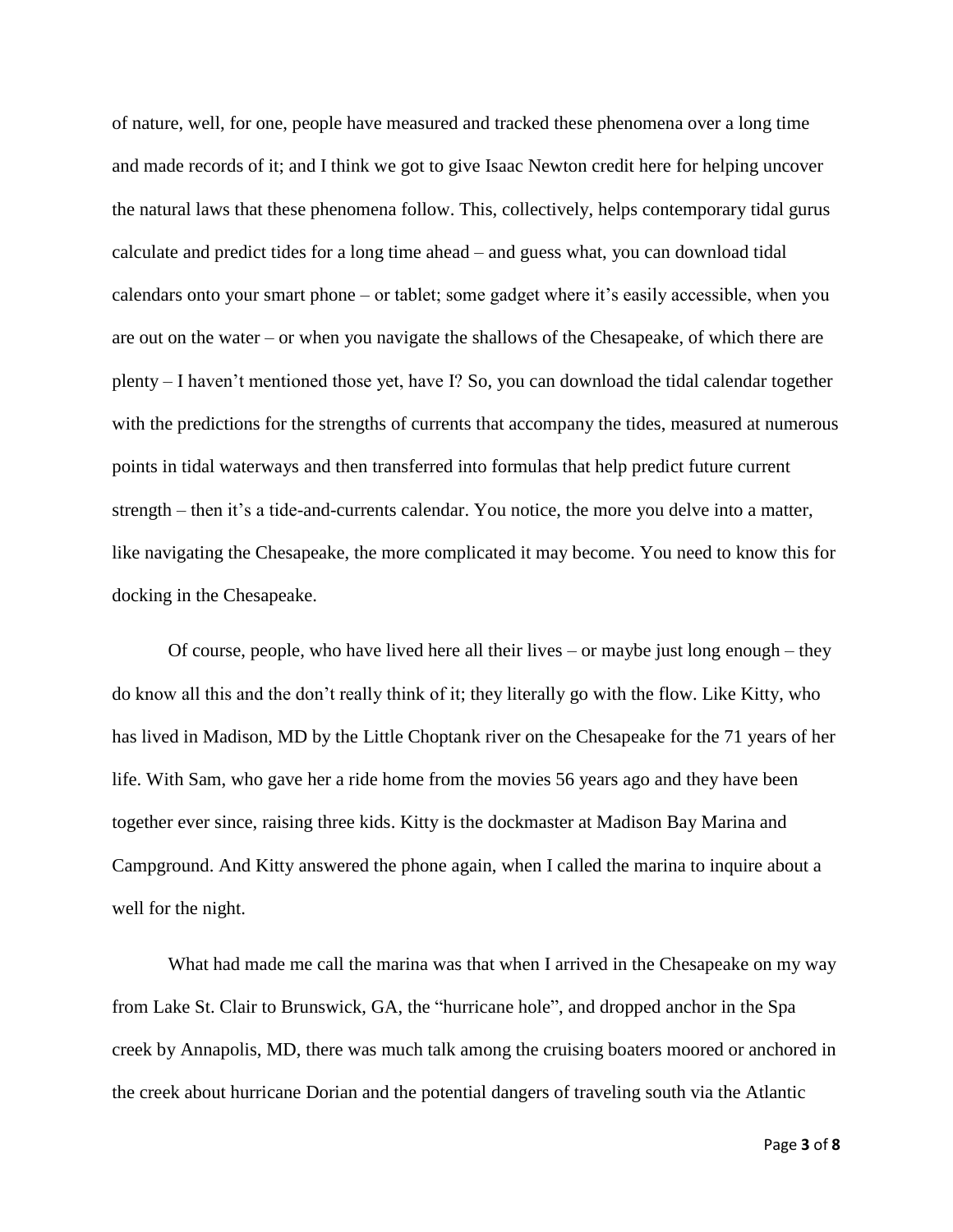Intracoastal Waterway close to the ocean during hurricane season. I learned that September until mid-October is the time during hurricane season that cautious cruisers avoid traveling south – they stay tucked into a creek or marina in the Chesapeake north of the Potomac, the Patuxent river for example, one river over – there is just so many of them - to the north of the Potomac on the western shore of the Chesapeake.

So, when life threw this lemon of a wake-up call at me, what did I do? Made lemonade – you got that right. Which applied to my situation was: navigate the Chesapeake in September – north of the Patuxent river -, tuck the boat away in a marina at a safe latitude for the month of October while traveling abroad, and return beginning of November to continue the voyage south. After all, the average temperature in Norfolk, VA in November is 61  $\textdegree$ F – compare that to the 59⁰F for Detroit, MI in April mind you; by the time I will get to Beaufort, NC the average will be 65<sup>o</sup>F, and by the time I'll make it to Charleston, SC it will be a balmy 70 <sup>o</sup>F; you notice, I am doing my homework.

What all of this has to do with docking in the Chesapeake, you ask? Just wait – I am getting there. We are right at the point where I called Kitty, the dockmaster at Madison Bay Marina and Campground to request a slip for the night. Actually, this was the second time I called her. The first time I had inquired about the possibility of docking my boat at the marina for the month of October and after taking note of length and beam and draft of my boat the answer had been "affirmative". That's the cool lingo the mariner typically uses communicating by VHF radio (Very High Frequency). Like when you start a conversation on channel 16 and the Coast Guard interrupts, reminds you that channel 16 is for emergency communication only, and kindly asks you to switch to a different channel, then you may respond: affirmative; even though it would not be a violation of radio communication protocol if you simply said: yes, or O.K.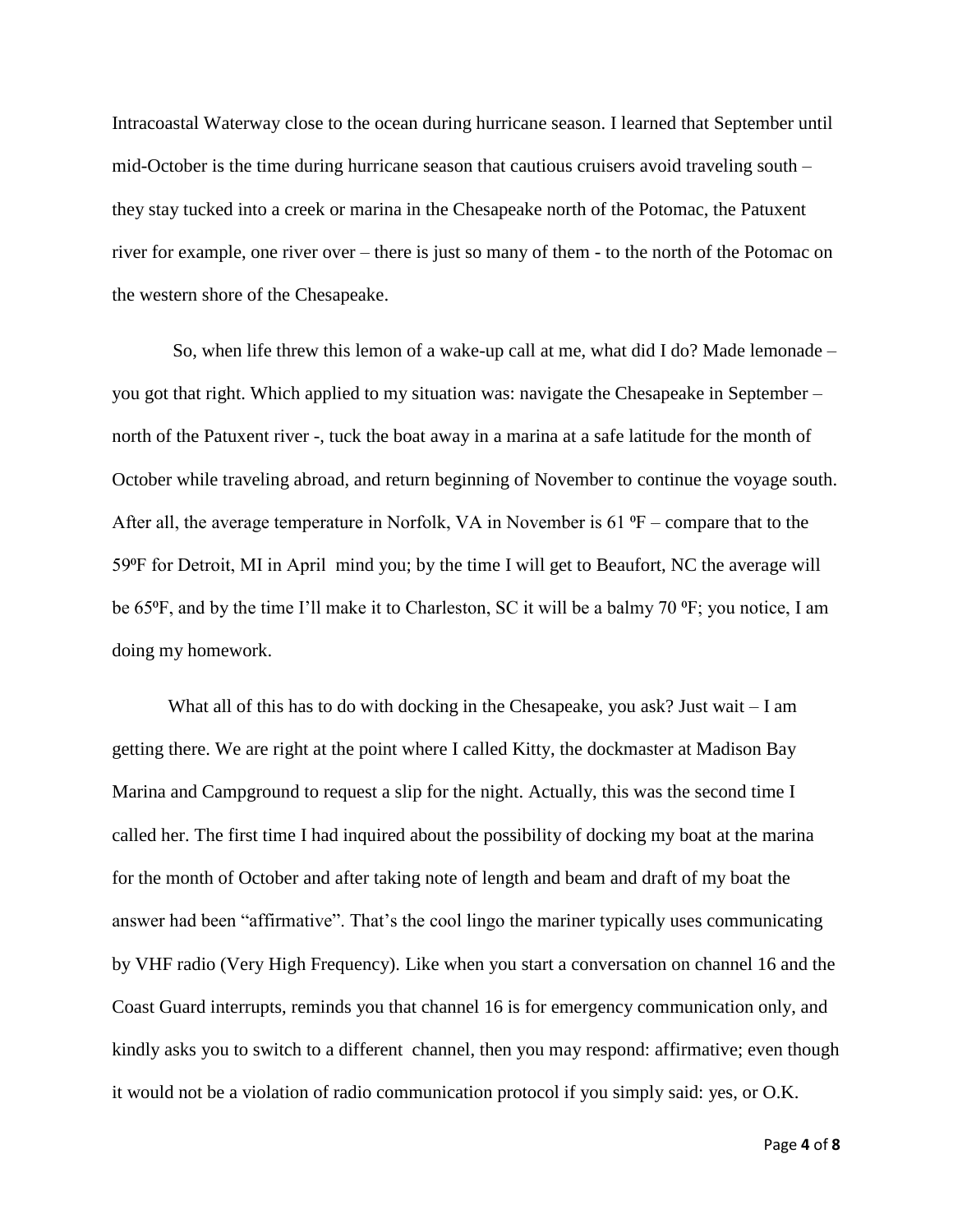The first time I had talked to Kitty she had provided a lot, too much, information on the approach to the marina, which had piqued my curiosity to the point that I thought: I may want to go there beforehand and get an actual idea of the lay of the land. After all, had I not decided to cruise the Chesapeake? Why not go up the Little Choptank river, leave the shoals of Susquehanna Point and Woolford Neck on starboard and tippy-toe my way into shallow Madison Bay? So now I am approaching the marina, call Kitty, who, during a conversation may call you "honey" or "darling", and Kitty answers and says: What time do you think you will arrive at the marina? I'll meet you at the dock, honey. Remember, this is not the first time I am having a conversation with Kitty, so we had that kind of conversational comfort zone established Not that I would have called her "honey" or "darling" – a dockmaster is a dockmaster. So, I give her my estimated time of arrival, "ETA" in jargon, and by-passing the fact that a boat cannot only go bow-in but potentially stern-in into a well, I jump right to: Is it going to be a port or a starboard tie-up?

Only those skippers, whose boats are equipped with more than one engine or a bowthruster, which helps them maneuvering their vessels in tight quarters, may advise the dockmaster that they want to go stern-in, but among sail boat captains that in my estimation is the exception – on the Great Lakes anyway. At any rate, personally, I always bow-in into a well, which is why I had gone straight to asking: is it a port or starboard tie-up? For a moment there was silence on Kitty's end, the kind of silence that tells you they heard you, but their brains are momentarily frozen. At the same time, I am asking myself what could be wrong with my question. Because, on the Great Lakes, what is the next thing you do, when you got your "affirmative" to your request for a slip from the dockmaster? You probably ask what I asked: Is it a port or a starboard tie-up? You ask that question, because you got to engage in preparations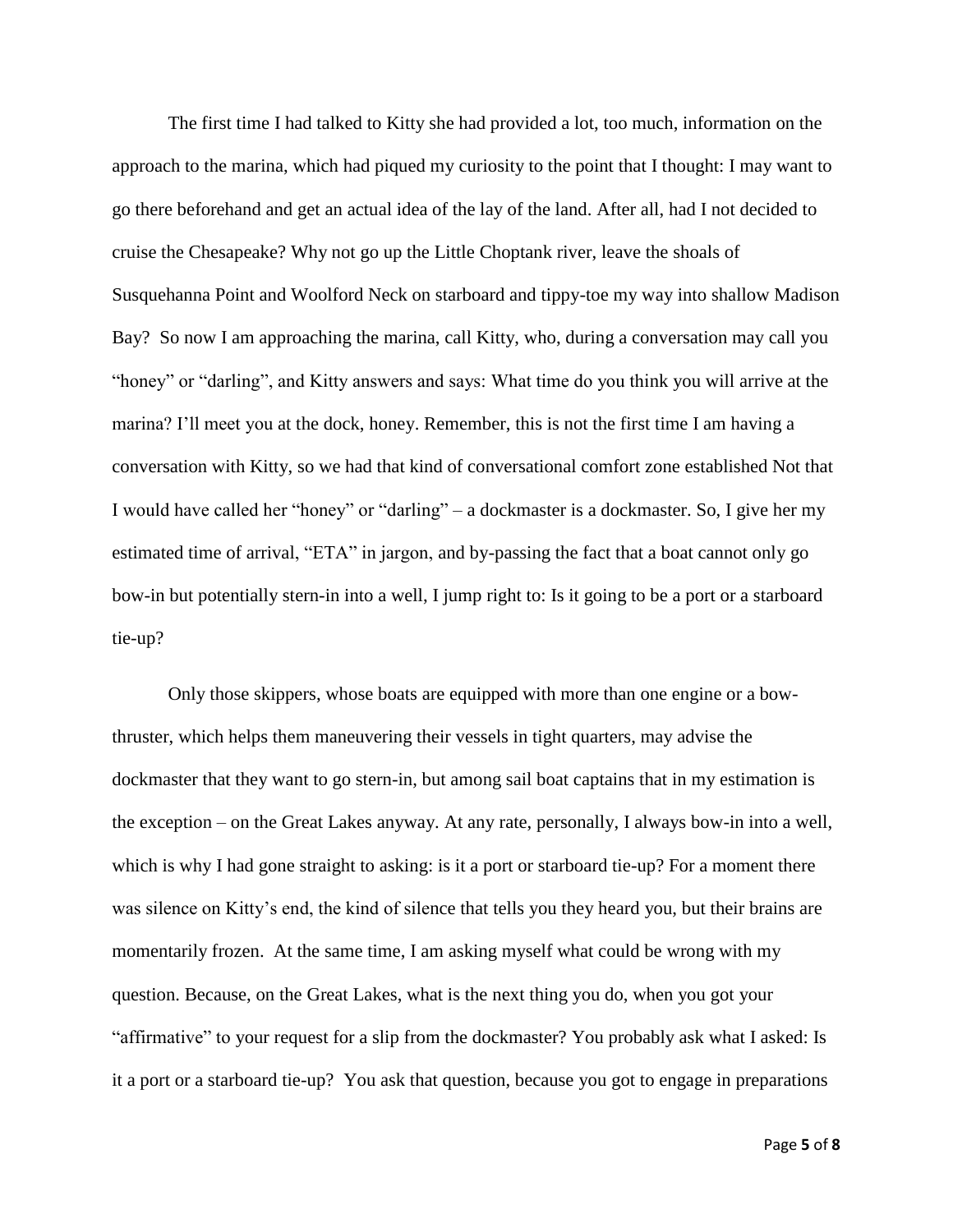for docking: Getting the bow and stern lines ready, and the fenders. Oh, yes, and first and foremost the spring lines – there is the occasional dock hand, who understands the concept of spring lines, and that then would be a blessing, especially when the wind blows you away from the dock.

Kitty, having lived all her life in Madison, MD by the Chesapeake with its ebb and flow was probably cognizant, too, of the importance of depth of water for sailboats, which, after all, are boats that are being kept upright by virtue of having a weight attached to their bottoms that can reach deep enough such as to interfere with the tides, low tides that is. She eventually processed my question regarding "tie-up" accordingly: there will be "high-tide" when you arrive, she said, just keep close to the red marks, the channel is somewhat narrow. That was valuable information but did not exactly answer my question. O.K., I said, will do - and will it be a port or a starboard tie-up? Kitty's brain seemed to be caught in the tides loop, because she answered: at "low tide" it may become a little iffy, and she continued, her voice becoming cheerfully referring to other locals with the competence to pass that judgment: they say in the marina you should be fine - darling. Now my brain froze. What I could think: Insanity is doing the same thing over and over again and expecting different results. Well then, I had no inclination to potentially humiliate either of us, neither Kitty, the dockmaster of Madison Bay Marina and Campground on the Little Choptank river, nor myself, captain of the Stella Maris, by asking the same question a third time. To get out of this communicational dilemma a good question to ask I thought would be: is it fixed or floating docks? Not that I thought it would really matter.

The question was kind of O.K., because while it produced a straight answer: fixed, Kitty said, there was no honey or darling, instead she sounded somewhat apologetic. Obviously, not only in tidal waters, but wherever there are changes in water levels, for example with changes in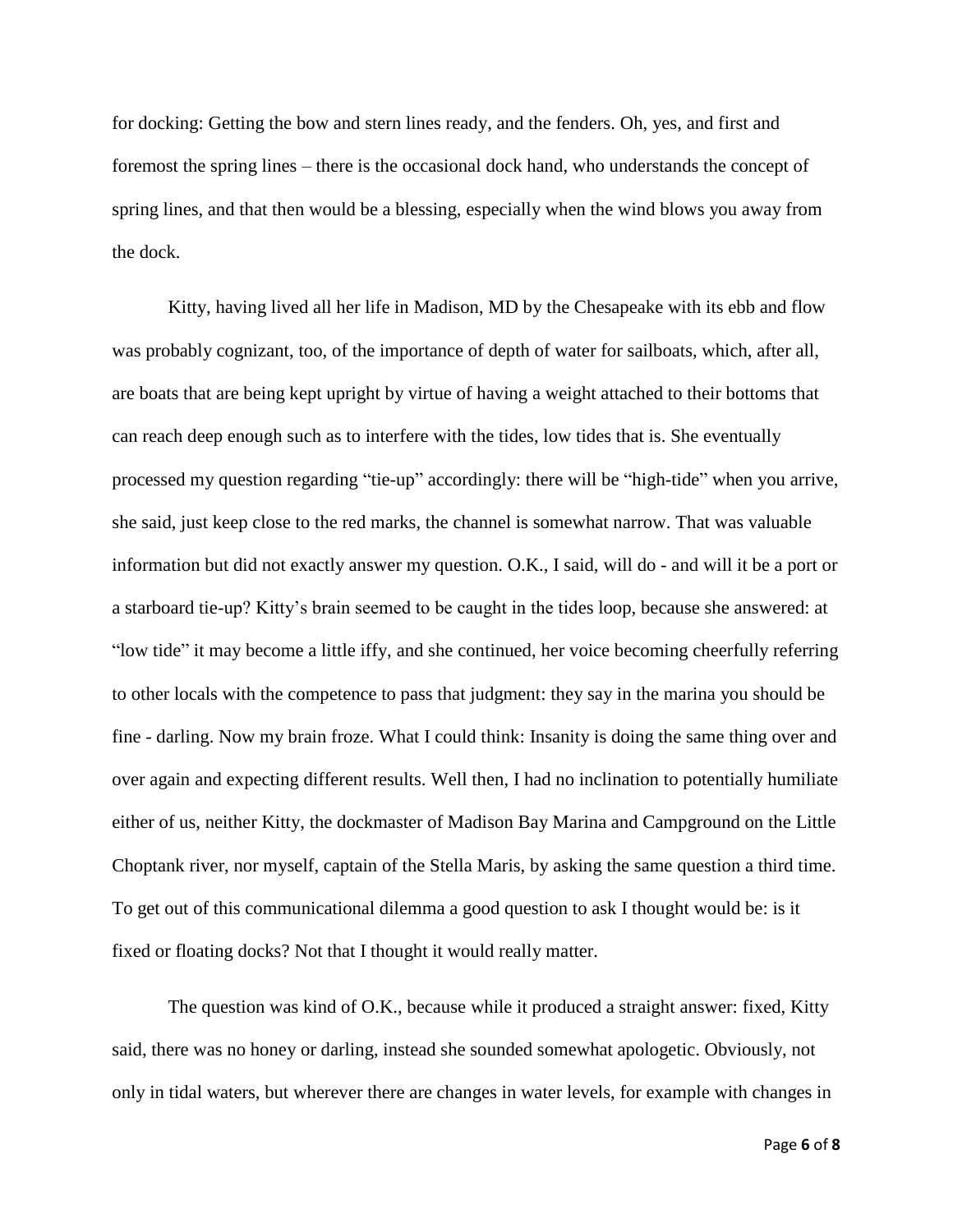wind direction, think of the Great Lakes and particularly western Lake Erie, floating docks are more convenient than fixed docks – in my humble opinion anyway. For the most part, it's easier to get on and off the boat, but then, also, you don't have to worry about your lines. Anyway, I ended the conversation trying to convey assurance: O.K., great, Kitty, I'll be there in - whatever time frame I gave her. Alright, she said, I'll be waiting at the dock, honey.



Keeping close to the red marks I eventually spotted Kitty standing by a slip, hand signaling me: this is the one I want you to go in. Fixed dock, alright, I thought, but four tall big pilings nicely arranged in a 14 foot by 40 foot rectangle, the tops low and behold protected with copper plates, crusted with

dry layers of various thickness of white bird poop, instead of black plastic caps to prevent untimely rotting and a dock finger too short to reach my port - and what for are the tiny cleats only at the bow on the dock itself? From a captain it is expected, especially when facing a challenge, like this one, to eventually make a decision. Worse than a wrong decision is indecisiveness. I went bow-in, which would pose a significant obstacle for getting off the boat as I would come to realize; instinctively looped my lines around the poles and cleated them on my own boat, excellent choice – for all practical purposes, there was no other – as I would learn over the time span of a tide. Kitty expressed her admiration how I did this all by myself; she doesn't understand much about docking boats, she said.

During an extended cocktail hour, watching the setting sun bathing in its rays the little white church across the bay, the gathering point of a parish of eight, yes, eight, noticing Stella Maris rise and drop with the influx and outflow of the waters, watching my lines looped around